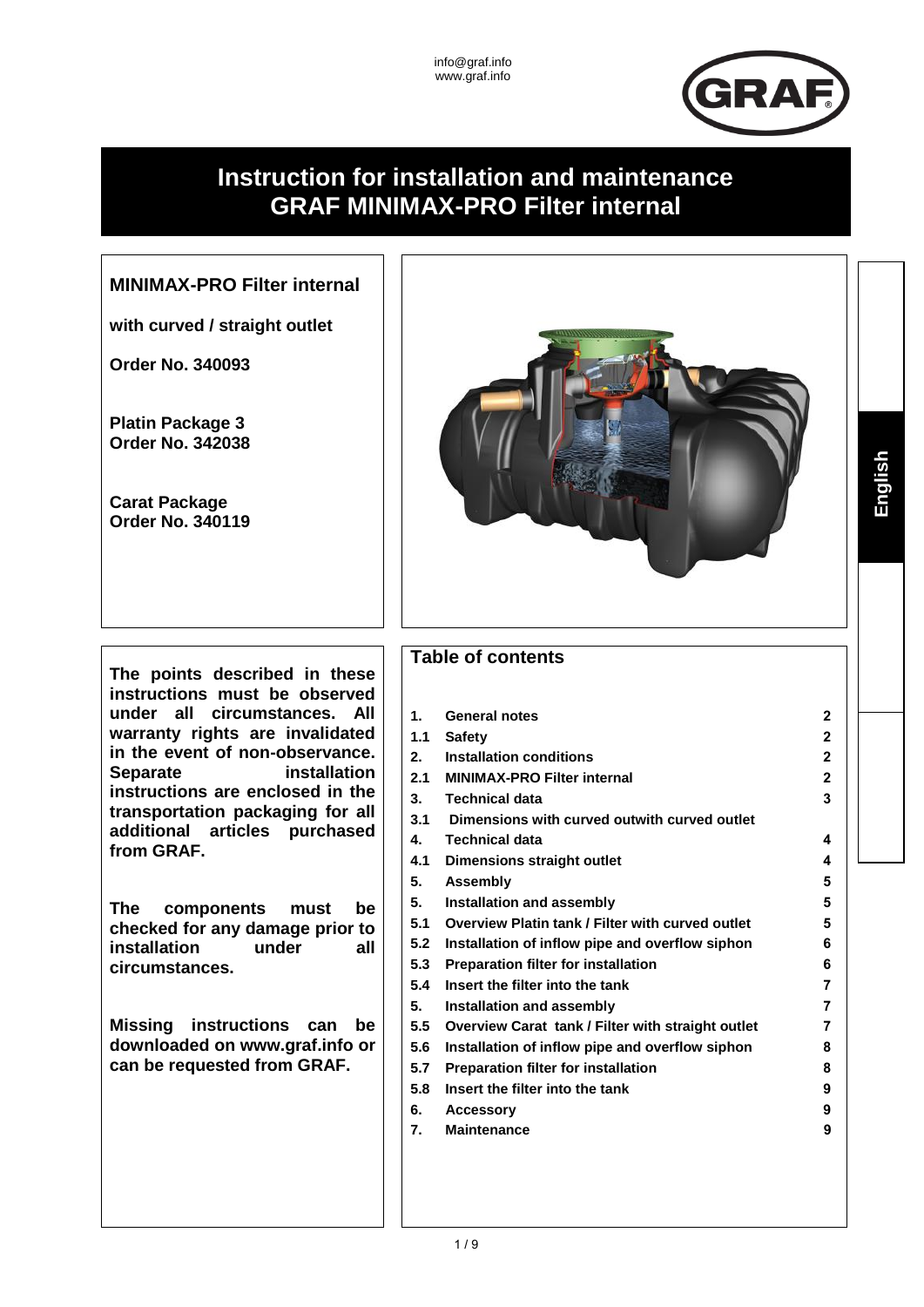### <span id="page-1-0"></span>**1. General notes**

#### <span id="page-1-1"></span>**1.1 Safety**

A second person is required for health & safety, in particular when entering the tank..

The relevant regulations and standards must additionally be taken into consideration during installation, assembly, servicing, repair, etc. Relevant notes can be found in the corresponding sections of these instructions.

During all work on the system or parts of the system, the entire system must always be rendered inoperable and secured to prevent unauthorised reactivation The entire system must always be taken out of action & secured against being switched on again whilst work, repair or maintainance is carried out on parts of the system or the system.

Except when working in the tank; the tank cover must always be kept closed due to acute danger of accident.

GRAF offers an extensive range of genuine parts & accessories, all of which are designed to ensure the system performs as specified. The use of non-genuine Grafparts or accessories may lead to the system's functional capability or failure, therefore invalidating Warranties & Guarantees and liability for resulting damage.

### **2. Installation conditions**

#### <span id="page-1-3"></span><span id="page-1-2"></span>**2.1 MINIMAX-PRO Filter internal**

- The MINIMAX-PRO Filter is suitable for installation in a manhole or a underground tank.  $\bullet$
- The difference in height between inlet and outlet is around 10 mm with a straight outlet and 80  $\bullet$ mm with a curved outlet.
- The filter is suitable for roof areas up to 350 m².  $\blacksquare$
- The mesh width of the sieve insert is 0.35 mm.  $\bullet$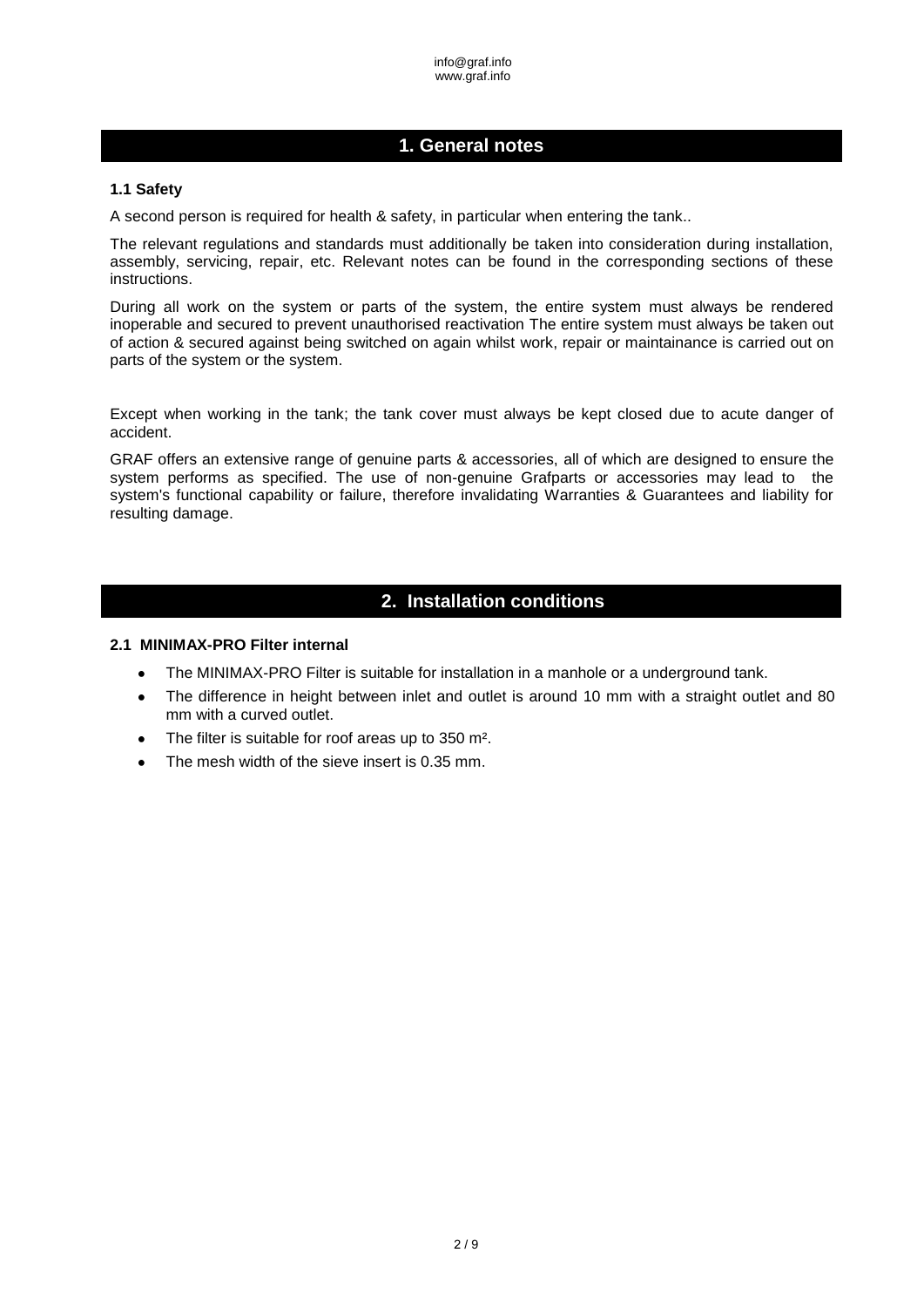# **3. Technical data**

### <span id="page-2-1"></span><span id="page-2-0"></span>**3.1 Dimensions with curved outlet**









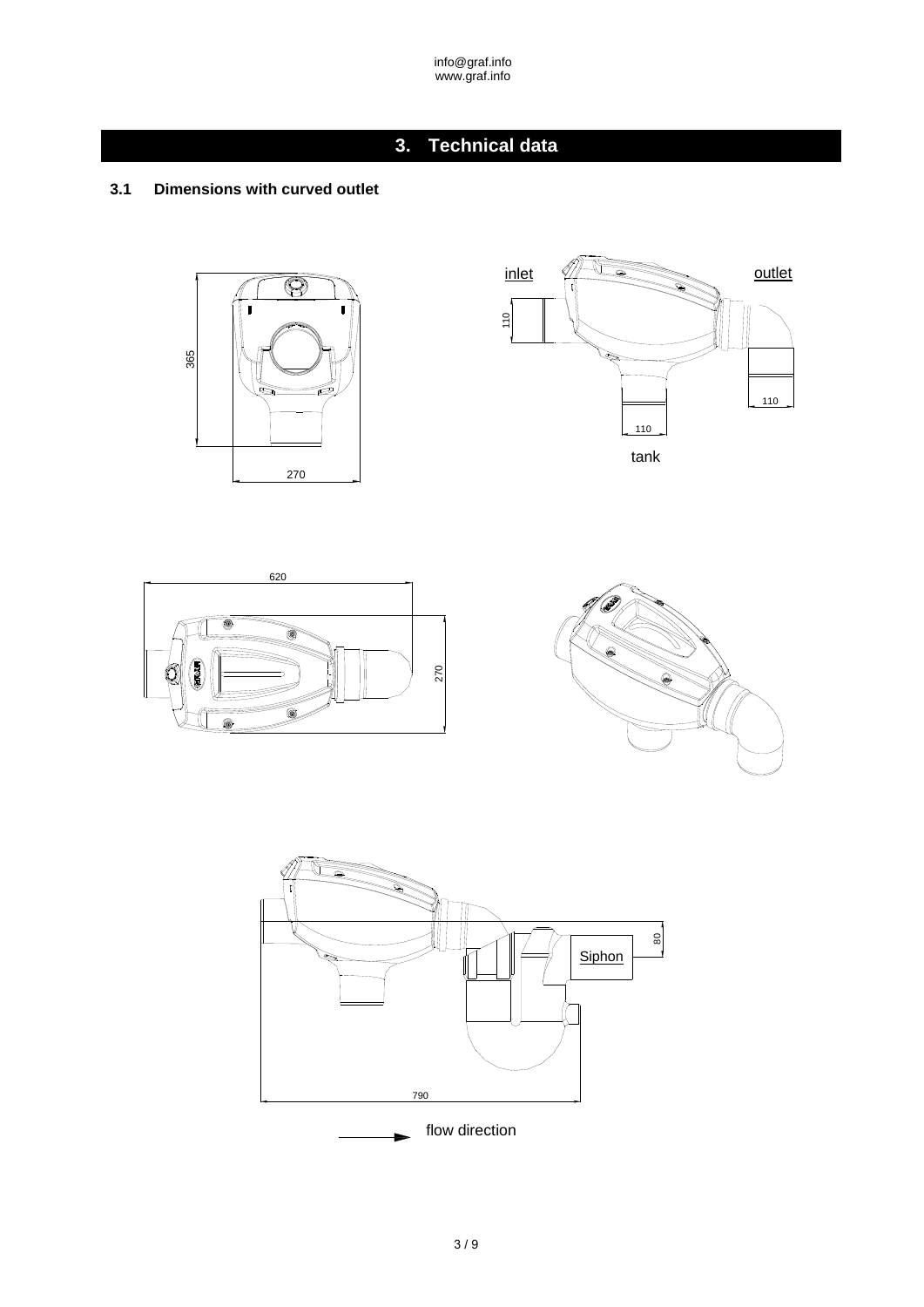# **3. Technical data**

### <span id="page-3-1"></span><span id="page-3-0"></span>**3.2 Dimensions with straight outlet**









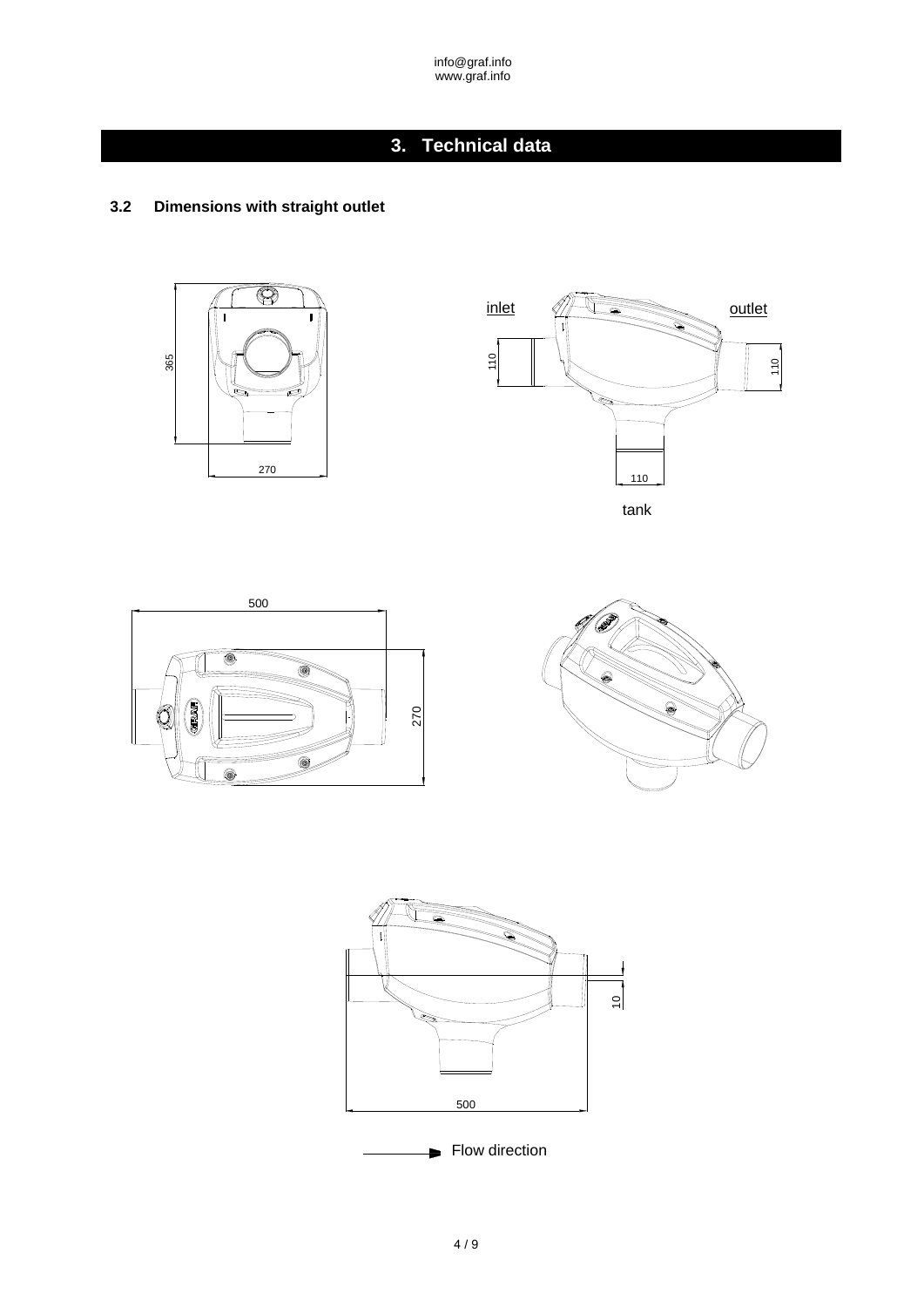# **4. Assembly**

<span id="page-4-0"></span> $\bigcirc$ 3  $\mathcal{L}$  **Clear transparent cover/ Filter insert Housing including nozzle holder Outlet bend 87° Optional cleaning unit (340040)**   $\circled{2}$  $\bigoplus_{\mathcal{D}} \mathcal{D}^{\mathcal{D}}$ 

**5. Installation and assembly**

<span id="page-4-2"></span><span id="page-4-1"></span>**5.1 Overview Platin tank / Filter with curved outlet**

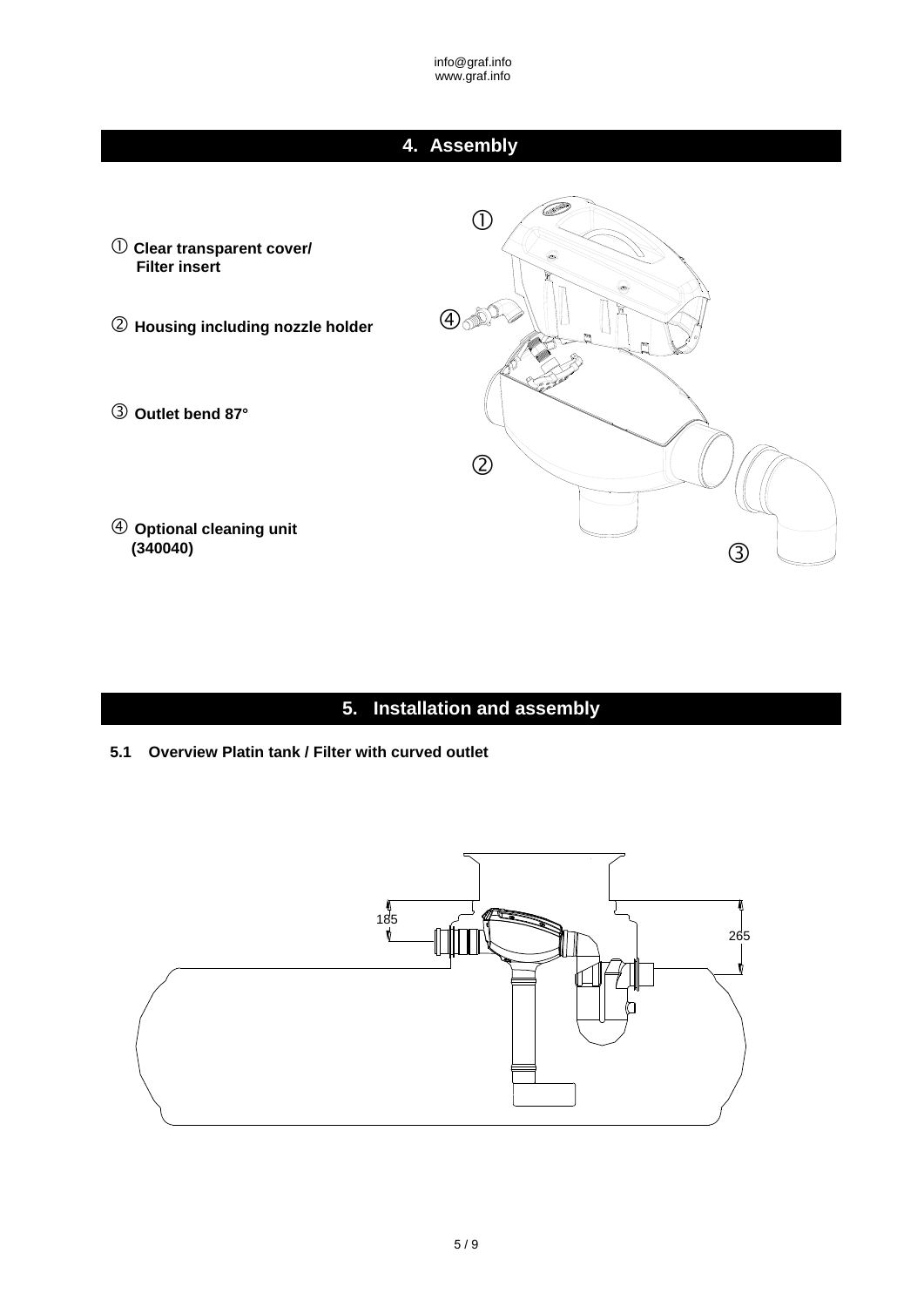# **[5. Installation and assembly](#page-4-1)**

#### <span id="page-5-0"></span>**5.2 Installation of inflow pipe and overflow siphon**



 $\mathbb D$  Insert the overflow siphon in the lower seal till block.

Insert the inflow pipe DN100 from outside.

### <span id="page-5-1"></span>**5.3 Preparation filter for installation**

Connect the filter body  $\mathbb O$  with a PVC pipe DN 100  $\mathbb O$  (on site) with the inflow Calming Foot  $\mathbb O$ (contained in filter package 342038).

Secure or connections with Self Tapping screws to prevent connections separating.

| <b>Platin tank</b>         | 1500 L  | 3000                  | 5000 L                | 7500L                  |
|----------------------------|---------|-----------------------|-----------------------|------------------------|
| $\left[ \mathsf{L}\right]$ | 470 mm* | $500$ mm <sup>*</sup> | $675$ mm <sup>*</sup> | $1075$ mm <sup>*</sup> |

\* (+/- 10 mm)

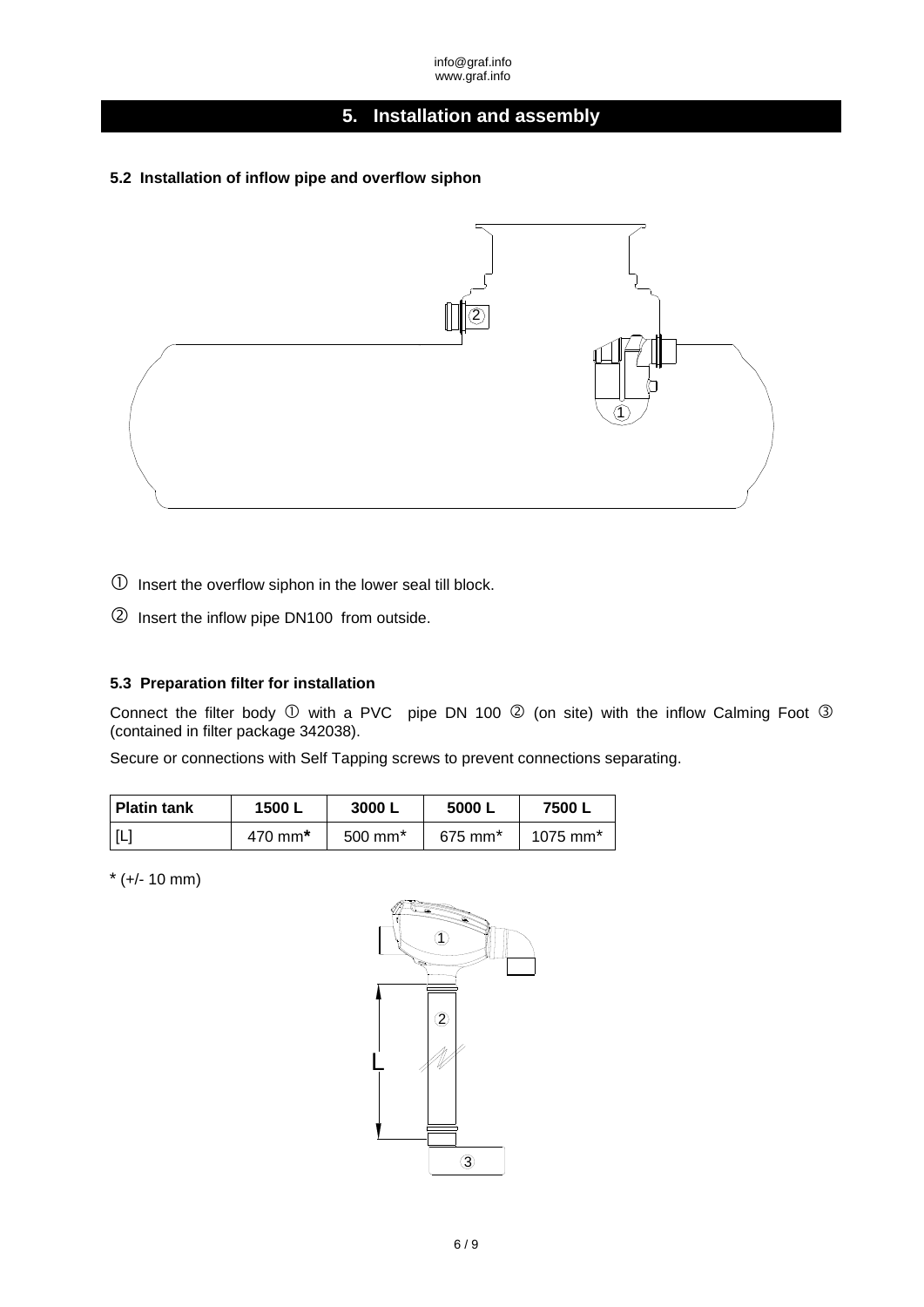# **[5. Installation and assembly](#page-4-1)**

#### <span id="page-6-0"></span>**5.4 Insert the filter into the tank**



Insert the filter, prepared with the inflow Calming foot, in the tank.

Slide the outlet bend of the filter into the overflow siphon from above, align the supply pipe flush with the filter and then fix with the quick-connection sleeve (included in filter package 342038).

## **[5. Installation and assembly](#page-4-1)**

### <span id="page-6-2"></span><span id="page-6-1"></span>**5.5 Overview of Carat tank / filter with straight outlet**

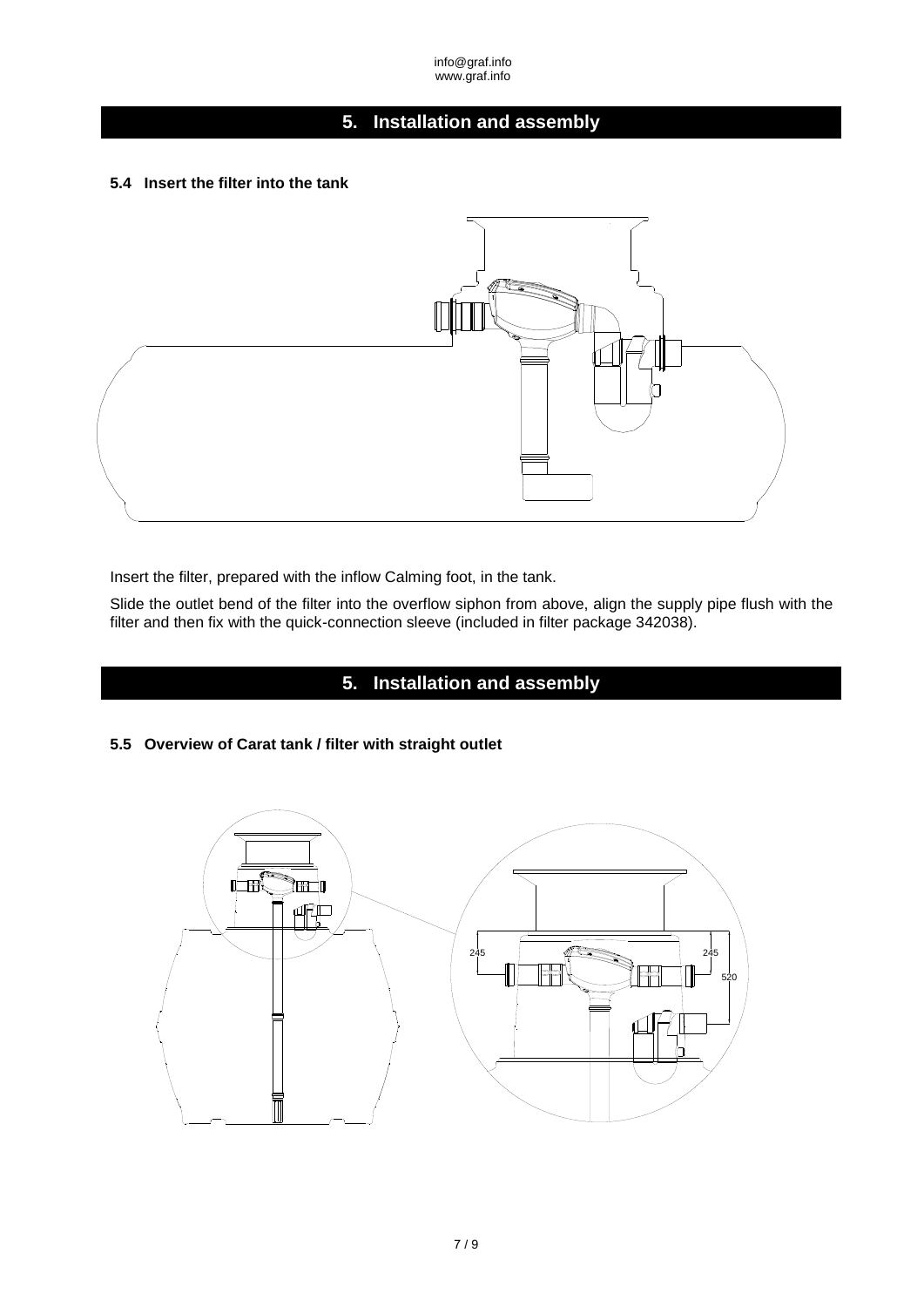### **[5. Installation and assembly](#page-4-1)**

<span id="page-7-0"></span>**5.6 Installation of inflow pipe and overflow siphon** 



- $\mathbb D$  Insert the overflow siphon in the lower seal till block.
- Insert the inflow pipe DN100 from outside.

#### <span id="page-7-1"></span>**5.7 Preparation filter for installation**

Connect the filter body  $\mathbb D$  with a PVC pipe DN 100  $\mathbb Q$  (on site) with the inflow Calming Foot  $\mathbb Q$ (contained in filter package 340119).

Fix all junctions with screws (against shift of pipes.

| <b>Carat tank</b> | 2700 L               | 3750L                  | 4800 L                 | 6500 L               | 8500L                  | 10000 L                |
|-------------------|----------------------|------------------------|------------------------|----------------------|------------------------|------------------------|
| [L]               | 1190 mm <sup>*</sup> | $1380$ mm <sup>*</sup> | $1610$ mm <sup>*</sup> | 1890 mm <sup>*</sup> | $1790$ mm <sup>*</sup> | $1990$ mm <sup>*</sup> |

 $*(+/ - 10 \text{ mm})$